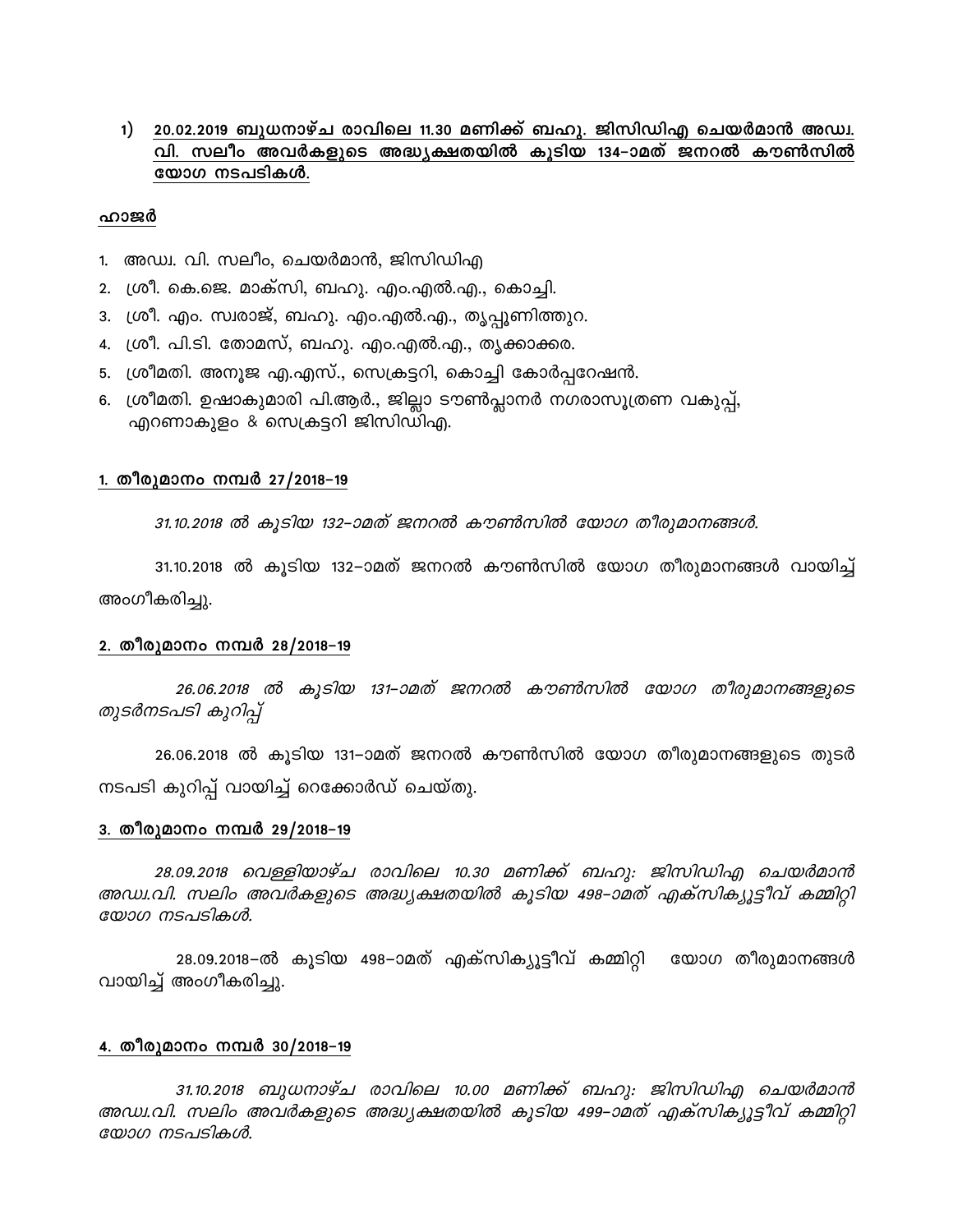31.10.2018–ൽ കൂടിയ 499–ാമത് എക്സിക്യൂട്ടീവ് കമ്മിറ്റി യോഗതീരുമാനങ്ങൾ വായിച്ച് അംഗീകരിച്ചു.

#### 5. തീരുമാനം നമ്പർ **31/2018**–19

30.11.2018 ബുധനാഴ്ച രാവിലെ 10.30 മണിക്ക് ബഹു*: ജിസിഡിഎ ചെയർമാൻ AUz.hn. kenw AhÀIfpsS A²y£Xbnð IqSnb 500þmaXv FIvknIyq«ohv I½nän*   $\epsilon$ യാഗ നടപടികൾ.

30.11.2018–ൽ കൂടിയ 500–ാമത് എക്സിക്യൂട്ടീവ് കമ്മിറ്റി യോഗ തീരുമാനങ്ങൾ വായിച്ച് അംഗീകരിച്ചു.

### <u>6. തീരുമാനം നമ്പർ 32/2018–19</u>

24.12.2018 ബുധനാഴ്ച രാവിലെ 10.00 മണിക്ക് ബഹു: ജിസിഡിഎ ചെയർമാൻ *AUz.hn. keow AhÀIfpsS A²y£Xbnð IqSnb 501þmaXv FIvknIyq«ohv I½nän*  യോഗ നടപടികൾ.

24.12.2018–ൽ കൂടിയ 501–ാമത് എക്സിക്യൂട്ടീവ് കമ്മിറ്റി യോഗ തീരുമാനങ്ങൾ വായിച്ച് അംഗീകരിച്ചു.

### <u>7. തീരുമാനം നമ്പർ 33/2018–19</u>

 $P(X|X)$  *m* Baghagam and Baro – കലൂർ മണപ്പാട്ടിപ്പറമ്പിലെ എറണാകുളം വില്ലേജിൽപ്പെട്ട 4.71 ഏക്കർ സ്ഥലം പി.പി.പി. വ്യവസ്ഥയിൽ എക്സിബിഷൻ കം<br>കൺവെൻഷൻ സെന്റർ അനുബന്ധ സൗകര്യങ്ങളോട് കൂടി നിർമ്മിക്കുന്നത് – *സൗകര്യങ്ങളോട് കൂടി നിർമ്മിക്കുന്നത് – സംബന്ധിച്ച്. (നം.1253/പി.എൽ.2/2014/ജിസിഡിഎ)* 

വിഷയം കൗൺസിൽ വിശദമായി ചർച്ച ചെയ്തു. കലൂർ മണപ്പാട്ടിപ്പറമ്പിലെ എറണാകുളം വില്ലേജിൽ 104/2, 108/1,2, 109/1,2,3, 110, 124/2, 123/2,3 എന്നീ സർവ്വേ നമ്പരുകളിൽപ്പെട്ട 4.71 ഏക്കർ സ്ഥലത്ത് KMBR പ്രകാരമുള്ള നിബന്ധനകൾ പാലിച്ച് പി.പി.പി. വ്യവസ്ഥയിൽ എക്സിബിഷൻ കം കൺവെൻഷൻ സെന്റർ അനുബന്ധ സൗകര്യങ്ങളോടുകൂടി നിർമ്മിക്കുന്നത് സംബന്ധിച്ച മുൻ കാലങ്ങളിലെ എക്സിക്യൂട്ടീവ് കമ്മിറ്റി ജനറൽ കൗൺസിൽ തീരുമാനങ്ങൾ പരിശോധിച്ചു. ടി പദ്ധതി വിഭാവനം ചെയ്ത സ്ഥലത്ത് ഒരു ഷോപ്പിംഗ് കോംപ്ലക്സ് BSOT വ്യവസ്ഥയിൽ നിർമ്മിക്കുന്നതിന് 24.08.2012–ൽ എക്സിക്യൂട്ടീവ് കമ്മിറ്റി തീരുമാനിച്ചത് പ്രകാരം സ്വീകരിച്ച തുടർ നടപടികളും സർക്കാർ അനുമതി ലഭ്യമാകാത്തതിനാൽ ബിഡ് ഏർപ്പെട്ട സ്വകാര്യ കമ്പനിക്ക് ബിഡ് സെക്യൂരിറ്റി തിരികെ നൽകിയതും കൗൺസിൽ വിലയിരുത്തി.

ജിസിഡിഎയുടെ മണപ്പാട്ടിപ്പറമ്പിലെ ഏകദേശം 206 സെന്റ് സ്ഥലത്ത് (പ്ലോട്ട്–1) സ്വകാര്യ പങ്കാളിത്തത്തോടെ കൺവെൻഷൻ സെന്ററും എക്സിബിഷൻ ഹാളും മുഖ്യ ആകർഷണമാക്കി ഏകദേശം  $12600\text{m}^2$  വിസ്തൃതിയിൽ രൂപ കൽപ്പന ചെയ്ത് സാമ്പത്തിക സ്രോതസ്സുകൾ ക–െ ത്തി നിർമ്മാണം നടത്തി 30 വർഷകാലയളവിൽ ഏകദേശം 11 കോടിയുടെ ജിസിഡിഎയ്ക്ക് അന്യൂറ്റി നൽകി ഉപയോഗിച്ച പ്രസ്തുത കാലാവധിക്ക്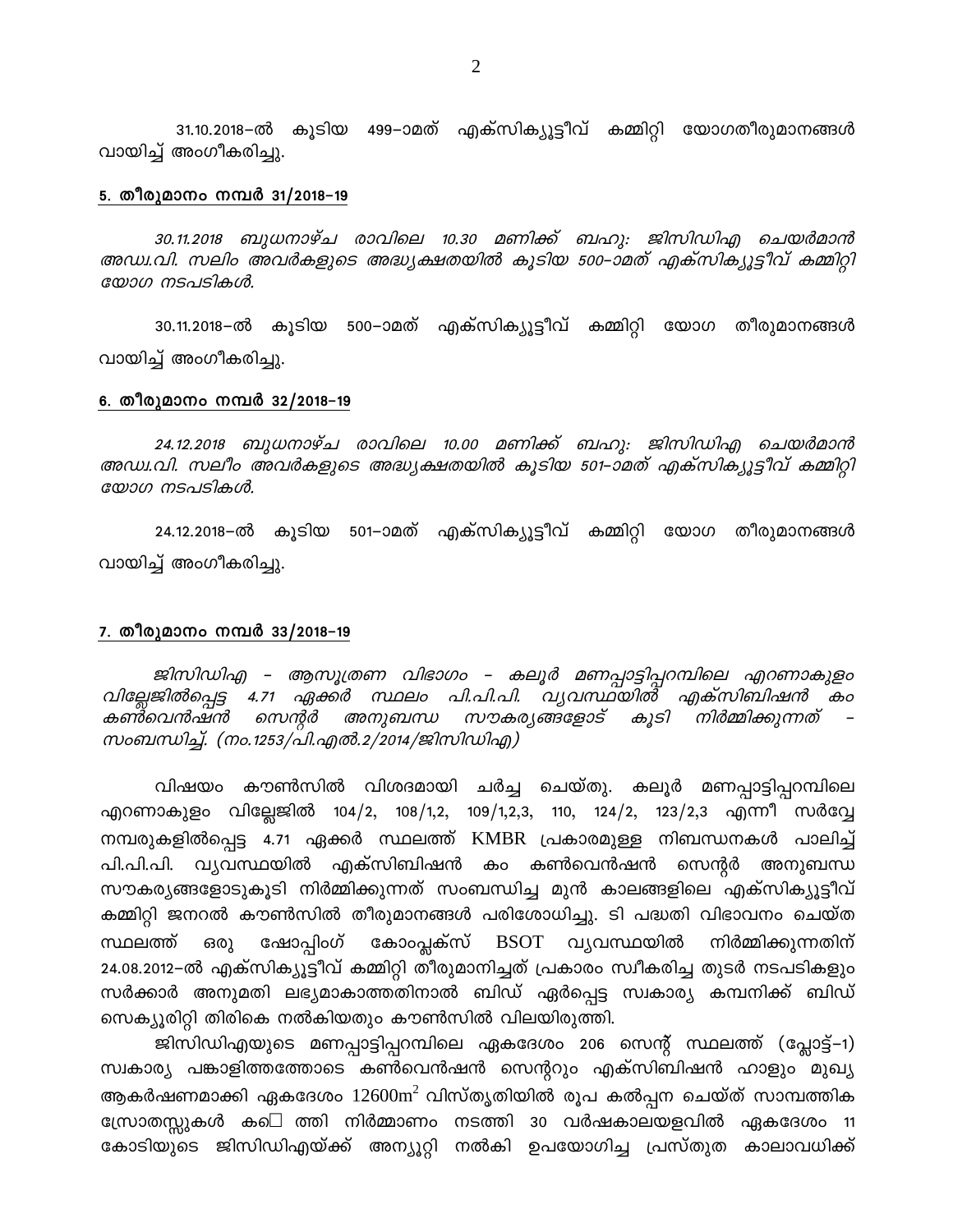ശേഷം പദ്ധതി കൈമാറുന്ന (Design, Finance, Built, Operate, Share, Transfer-DFBOST) വ്യവസ്ഥയിൽ നടപ്പിൽ വരുത്തുന്നതിനാണ് പ്രാഥമിക പഠനം നടത്തിയിട്ടുള്ളത്. 2018–19 ലെ ബജറ്റിൽ ടി പദ്ധതി ഉൾപ്പെടുത്തിയിട്ടുള്ളതും ടി ബജറ്റിന് സർക്കാർ ജിസിഡിഎ അംഗീകാരം ലഭ്യമായിട്ടുള്ളതുമാണ്. 16.01.2019 - ന് തിരുവനന്തപുരത്ത് பவு എൽ.എസ്.ജി.ഡി. അഡീഷണൽ ചീഫ് സെക്രട്ടറി ശ്രീ. ടി.കെ. ജോസ് ഐ.എ.എസ്. അവർകളുമായി ജിസിഡിഎ ചെയർമാൻ, സീനിയർ ടൗൺ പ്ലാനർ എന്നിവർ നടത്തിയ ചർച്ചയിൽ പി.പി.പി. പദ്ധതികൾ നടപ്പിലാക്കുന്ന കൺസൾട്ടന്റുകളെ നിയമിച്ച് DPR, RFP എന്നിവ തയ്യാറാക്കി സർക്കാർ അംഗീകാരം ലഭ്യമാക്കാവുന്നതാണെന്നും കൺസൾട്ടന്റിനെ തിരഞ്ഞെടുക്കുന്നതിന് ഉൾപ്പെടുത്തി സുതാര്യമായ സ്വകാര്യ സ്ഥാപനങ്ങളെ കൂടി നടപടിക്രമങ്ങളിലൂടെ ത്താമെന്നും അറിയിക്കുകയു- ായി. അയത് ക—െ പ്രകാരം മണപ്പാട്ടിപ്പറമ്പ് കൺവെൻഷൻ സെന്റർ പദ്ധതിക്ക് Consultant Cum Transaction Advisor–നെ ക–െ ത്തുന്നതിന് കരട് Request for Proposal തയ്യാറാക്കിയിട്ടുള്ളത് കൗൺസിൽ പരിശോധിച്ചു. ടി പദ്ധതി വിഭാവനം ചെയ്തിട്ടുള്ള സ്ഥലം Detailed Town Planning Scheme for Kaloor എന്ന വിശദ നഗരാസൂത്രണ പദ്ധതിയിൽ ഉൾപ്പെടുന്നതാണ്. പ്രസ്തുത സ്കീം ജി.ഒ.(എം.എസ്.)106/71/എൽ.എ.ഡി., തീയതി 21.07.1971 പ്രകാരം അംഗീകരിച്ചിട്ടുള്ളതും ജി.ഒ(എം.എസ്.)3/79/LA&SWD 06.01.1979-6ല ഉത്തരവ് വേരിയേഷൻ പ്രകാരം വരുത്തിയിട്ടുള്ളത് ആണ്. മേൽ സാഹചര്യത്തിൽ താഴെ പറയും പ്രകാരം തീരുമാനിച്ചു.

- 1) അതോറിറ്റിയുമായി ചർച്ചകൾ നടത്തി പദ്ധതി നിർവ്വഹണത്തിന് മുതൽ മുടക്കുവാൻ സന്നദ്ധരായവരുടെ സ്വകാര്യ പങ്കാളിത്തം ഉറപ്പുവരുത്തുന്നതിനും ടി പദ്ധതിയുടെ ഡോക്യുമെന്റേഷൻ ജോലികൾ, ടെ<del>-</del> ർ നടപടി ക്രമങ്ങൾ എന്നിവ ചെയ്യുന്നതിന് നടത്തിപ്പുമായി ബന്ധപ്പെട്ട വിവിധ മേഖലകളിൽ പ്രാവീണ്യമുള്ള പി.പി.പി. കൺസൾട്ടന്റിനെ നിയമിക്കുന്നതിന് തീരുമാനിച്ചു.
- 2) അനുബന്ധമായി ചേർത്തിരിക്കുന്ന കരട് RFP അംഗീകരിക്കുന്നതിന് തീരുമാനിച്ചു.
- 3) കലൂർ ഡി.ടി.പി. സ്കീമിൽ ഉൾപ്പെട്ട പ്രസ്തുത പദ്ധതി പ്രദേശത്ത് അതോറിറ്റി വക സ്കീം സംബന്ധമായ വിവരങ്ങൾ സ്ഥലത്തിലെ പരിശോധിച്ച് ആവശ്യമായ നിയമാനുസൃത നടപടികൾ (Dispensation, revision, Part Variation) സ്വീകരിക്കുന്നതിന് തീരുമാനിച്ചു.
- 4) എക്സിക്യൂട്ടീവ് കൗൺസിൽ അംഗീകാരത്തോടെ സർക്കാർ കമ്മിറ്റി/ജനറൽ ഉൾപ്പെടുത്തിയ ജിസിഡിഎയുടെ 2018–19 ബഡ്ജറ്റിൽ അംഗീകരിച്ച പ്രസ്തുത സ്ഥലത്ത് നടപ്പിലാക്കാൻ ഉദ്ദേശിക്കുന്ന എക്സിബിഷൻ കം കൺവെൻഷൻ സെന്റർ പദ്ധതിയുമായി മുമ്പോട്ട് പോകുന്നതിന് തീരുമാനിച്ചു.
- 5) RFP യിലെ വ്യവസ്ഥകൾ പ്രകാരം ടെക്നിക്കൽ/ഫിനാൻഷ്യൽ എലിജിബിലിറ്റി ഉറപ്പ് വരുത്തി ഏറ്റവും യോഗ്യരായ കൺസൾട്ടന്റ് കം ട്രാൻസാക്ഷൻ അഡ്വൈസറിനെ ജിസിഡിഎയിലെ വിവിധ വിഭാഗങ്ങളിലെയും തിരഞ്ഞെടുക്കുന്നതിന് പുറത്ത് നിന്നുള്ള വിദഗ്ദ്ധരെയും ഉൾപ്പെടുത്തി ഒരു പാനൽ രൂപീകരിക്കുന്നതിനും പുറത്ത് നിയമ നിന്നുള്ള വിദഗ്ദ്ധർക്ക് നിലവിലെ പ്രകാരം Honorarium/Sitting fee നൽകുന്നതിനും തീരുമാനിച്ചു.
- ഉറപ്പ് വരുത്തി 6) സ്വകാര്യ മുതൽ മുടക്ക് കൂടുതൽ മെച്ചപ്പെട്ട ആന്യൂറ്റി ജിസിഡിഎയ്ക്ക് ലഭിക്കുന്നതിന് Convention Centre, Event Hall, Open air Auditorium എന്നിവ മുഖ്യ ആകർഷണമാക്കി വാണിജ്യ ഉപയോഗവും അനുബന്ധ